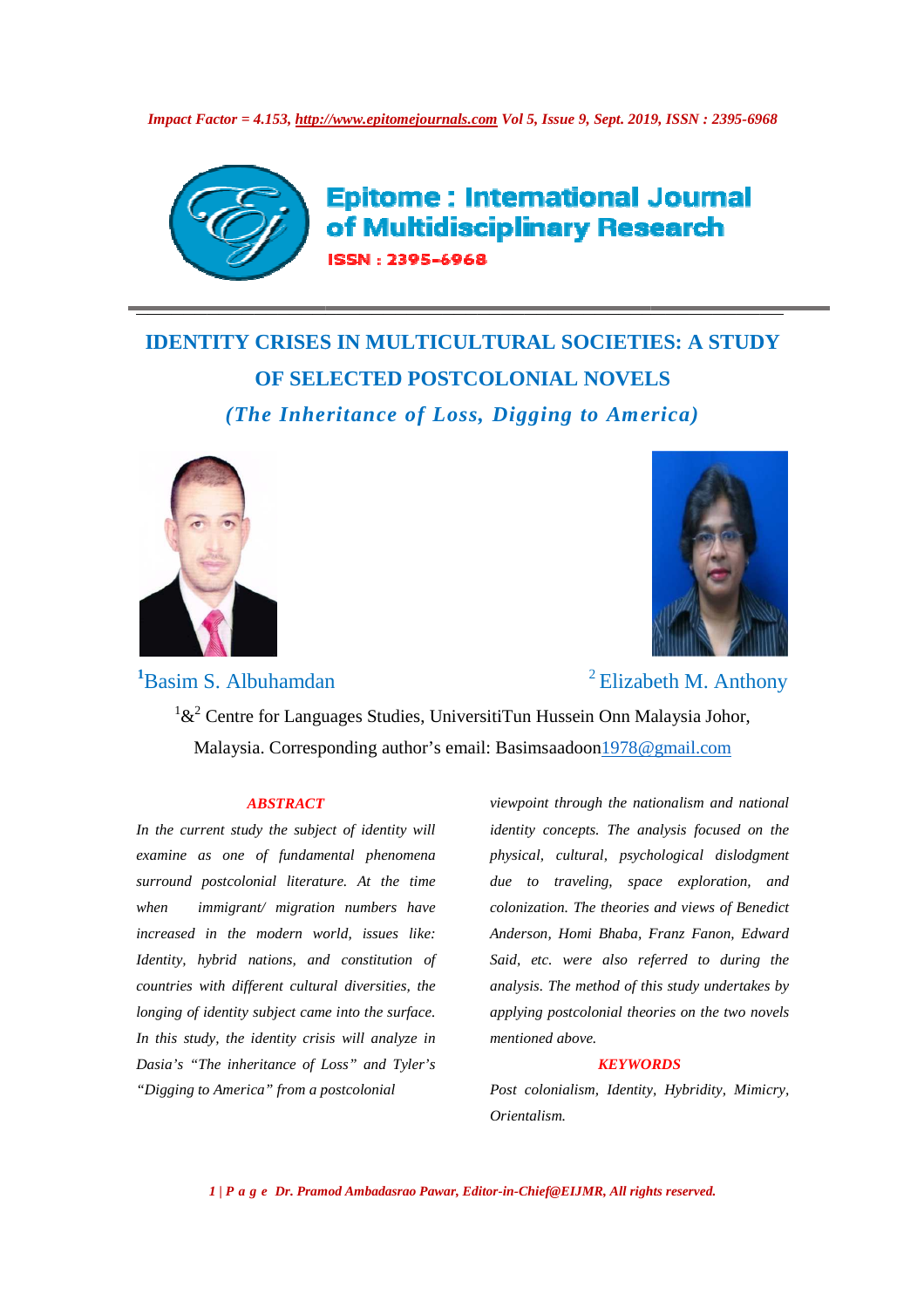## **RESEARCH PAPER**

## **1. Introduction**

Since this research focuses on the concepts of identity and identity crisis, one needs to highlight some of the important definitions of these concepts so that they are effectively elucidated. Identity, according to Castells, is "the people's source of meaning and experience" (Castells,2011). If one explores the various meanings of identity, it comes to light that identity, whether of objects or of people, develops out of a sense of belonging or association with a group or assemblage due to some common denominators. At the same time, identity is also based upon the notion of being different from some other entity, which leads to moments of intense recognition. According to Kath Woodward Identity is marked by similarity that is of the people like us and by difference, of those who are not. […] identities are necessarily the product of the society in which we live and our relationship with others. Identity provides a link between individuals and the world in which they live. Identity combines how I see myself and how others see me. Identity involves the subjective, and the external. It is a socially recognized position, recognized by others, not just by me (Woodward,2008). Thus, identity remains firmly entrenched in both the subjective and the collective substratum of an individual's being. This study mainly focuses on two postcolonial novels. They are: (1 Kiran Desai's Booker Prize Winner *The Inheritance of Loss*, 2 Anne Tyler's *Digging to America*).

## **2. Postcolonial theory**

Postcolonial literature and criticism has appeared during and after many countries gained or struggling for their freedom. The most prominent themes that both deal with are race, gender, ethnicity, identity and culture. Postcolonial criticism as Habib in *Modern literary criticism and theory a history* argues, has taken a number of aims: most fundamentally, to re-examine the history of colonialism from the perspective of the colonized; to determine the economic, political, and cultural impact of colonialism on both the colonized peoples and the colonizing powers; to analyse the process of decolonization; and above all; to participate in the goals of political liberation, which includes equal access to material resources, the contestation of forms of domination, and the articulation of political and cultural identities (Habib, 2008: 739). Terry Eaglton states that "Post-colonial theory is not the only product of multiculturalism and decolonization, it also reflects an historic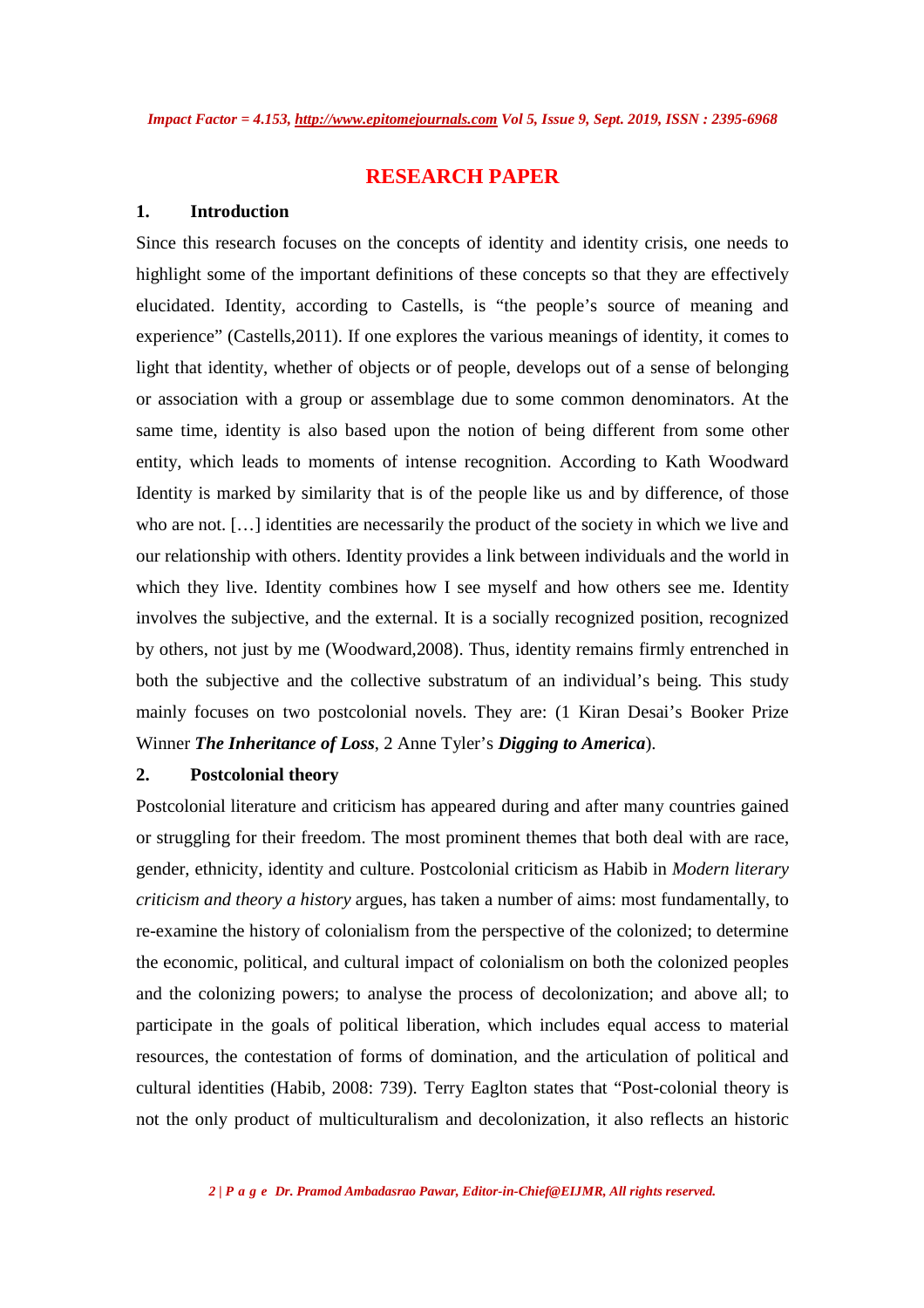shift from revolutionary nationalism in the third world" (Eaglton, 2011:205). It is interesting to mention that from the 1950s onwards, many of well-known writers and theorists were not came from Britain or America, but they were from former British colonies such as Sam Selvon, Salman Rushdie, V. S. Naipaul, Edward Said, Homi Bhabha, Gayatry Spivak, Derek Walcott, Chinua Achebe, Wole Soynika and etc.

One of the most contested issues of post colonialism is the question of identity and culture. In the modern world with the increase of immigrant numbers, hybrid nations, and constitution of countries with different cultural diversities the question of identity came to the surface. In their *Narrative and Identity* Jones Brockimeier and Donal Carbaugh argue that the notions of identity stand for a large area of intellectual problems that have been studied in a variety of disciplines and from diverse theoretical points of view. The rise of the question of identity became a major theme not only in literature but in the whole area of life, also it was because of the colonial impact as Pieterse argues After World War II, at the time of decolonization when imperial identities were decentred, "the question of the Other" became critical and prominent theme" (Pieterse,22). In the relation of self and the other ―Identity emerges as a kind of unsettled space or an unresolved question in that space, between a number of intersecting discoursesǁ (Hall 1989, 10).Franz Fanon in his theoretical argument about the consequences of colonialism and the change formed by the experience of immigration, "examines the experience of having to wear "white masks' to get by Europe, of having to bend one's own identity so as to appear to the colonizer to be free of all taint of primitive native traits."( Ryan,117-118) . Edward Said's central point of identity construction, which is under the influence of Foucault Ian idea of power, is the ability to resist, to recreate oneself as a postcolonial, anti-imperialist subject and this recreation of the self needs to be contextualized because it is the construction of identity that constitutes freedom and human beings are what they make themselves, even if they are subjects of repressive discourse. (Ashcroft & Ahluwalia, 112). Another postcolonial theorist is Homi Bhabha in his *The Location of Culture* who developed his theory by shifting from the binary opposition of Edward Said, which based on the power and knowledge of Foucault, and presented the concept of hybridity, and hybrid identity for Bhabhaa rises from the "interweaving of elements of both colonizer and colonized challenging the validity and authenticity of any essentialist cultural identity"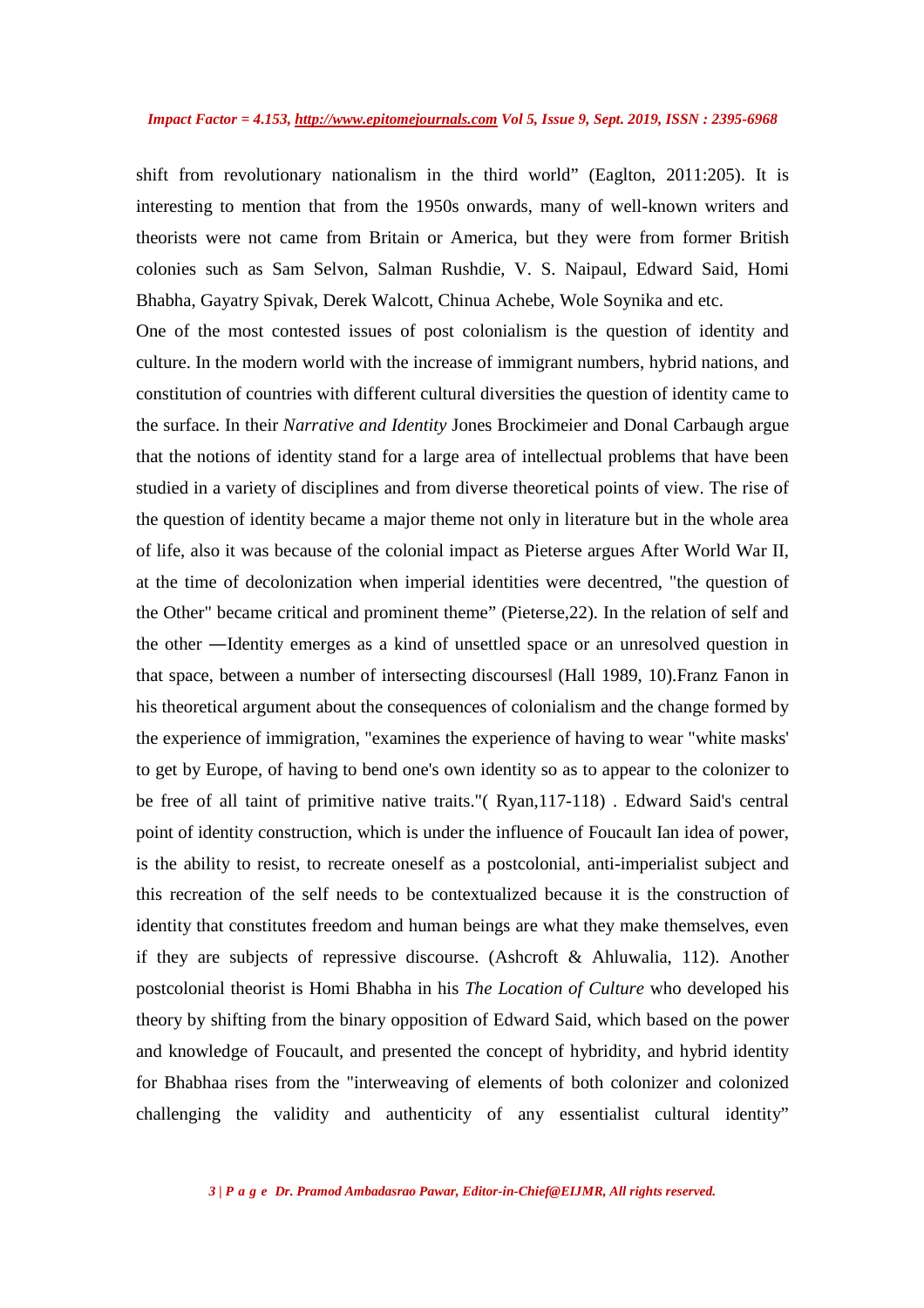(Meridith,1998: 2). Homi Bhabha also discusses that there is a third space which is ''in between the designation of identity" and that "this interstitial passage between fixed identifications opens up the possibility of a cultural hybridity that entertains the difference without an assumed or imposed hierarchy"(Bhabha,1994: 4). Glissant for his part in *Caribbean Discourse: Selected Essays* stresses instead the idea of continuously shifting identity, with his rhizomatic theory of culture: the construction of identity is an ongoing process and the result is an unpredictable, fractal zing hybrid (Gyssels,2001). Moreover, making use of theories concern francophone colonies related to the interrelation between both in respect of cultural identity and representation as it is emphasized by Angela Bruning in her dissertation that" striking connection exists between Anglophone and Francophone Caribbean representations of issues of migration, cultural identity and the uncovering of Caribbean history (Bruning, 2006: 11).

## **3. Result and discussion**

## **3.1 Digging to America**

Anne Tyler was born in Minneapolis, Minnesota, on October 25, 1941. Her Quaker activist parents, Lloyd Parry Tyler, a chemist and Phylis Mahon Tyler, a social worker moved around the Midwest for several years (Croft, 1995: 1). Anne Tyler was their first child, to be followed by three sons (Bail, 1998: 1). In 1948, they moved to a cooperative community in the mountains of North Carolina called Celo. In this small community, Anne and her younger brother Israel were taught at home but attended the local school for one year. The isolation of the community developed in Tyler both a sense of distance and the habit of observing the world objectively as an outsider (Croft, 1995: 1). Her family lived in a succession of communes, or experimental Quaker communities, seeking like Thoreau a "simpler life"—an alternative to the competitive, materialistic lifestyle they saw all around them (Bail, 1998: 1). Anne Tyler says "I think the fact that I had a fairly isolated childhood influenced me considerably. I learned to be alone and to entertain myself by imagining, and when I left the commune I looked at the regular world from an unusually distant vantage point" (cited. in. Bail, 1998: 1).

Anne Tyler's Pulitzer Prize winning novel *Diggingto America* deals with themes like family, self-identity, cultural conflicts and multiculturalism. It is a fictional account of individuals grapple with ethnic identity that creates confusion among them while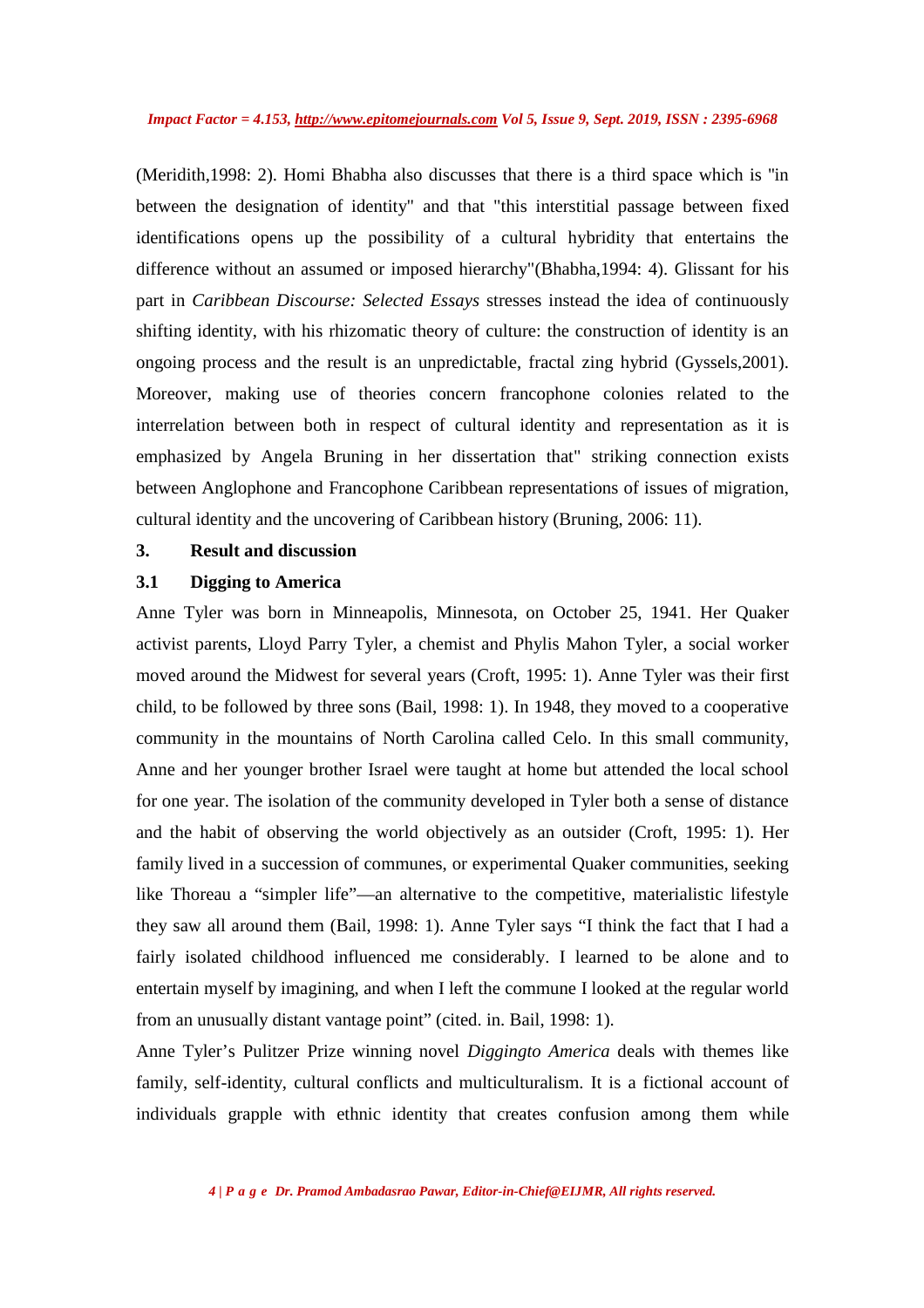maintaining familial bonds within different cultures. Tyler explores the issue of identity crisis in the backdrop of themes like dysfunctional familial relationships of the American family. The main characters in Digging to America suffer from loss of identity and yearn for their proper identity. The question the novel repeatedly asks is; "whether an immigrant can ever feel completely at home in America, or he /she always feels like an outsider; whether identity is a matter of one's choice or inherited culture and history". The novel is a story of two Baltimore families the complete American Donaldsons and the Iranian born Yazdans. They both adopt baby girls of Korean origin. The Donaldons represent America whereas the Yazdans represent Iran. The Yazdans, though American, are visibly foreign to others. At the airport they are unassuming and concerned only with the picking up of their adopted child. On the other hand, the Donaldons are a stereotypical Caucasian American family. They make the arrival of their child an event and celebrate it.

The primary character Maryam Yazdan, represents the conflicting identity of being Iranian-American in America. She desires to be loyal to Iranian roots while simultaneously she appreciates the freedom and family life that American life gives. Although she has been living in America for about thirty years she looks at American culture as a new one. For her the amalgamation of two cultures is like a conflicting notion. She is unable to adjust herself in the family structure as she faces identity problems in her family. The complication becomes further grim due to her gender as a woman. Maryam's character is juxtaposed with another Iranian- American Mrs. Hakimi. Mrs. Hakimi represents what American expects of an Iranian immigrant- humble, passive and polite. This is not at all acceptable to Maryam. Farah is another woman who comes into contact with Maryam's life. She embodies Iranian culture to the extreme. Farah holds Iranian culture and traditions dearer than American culture; she rejects the concept of fusion of two cultures and therefore gives rise to issues of identity and multiculturalism.

The issue of identity crisis works in terms of language also. Ziba is Mrs. Hakimi's daughter. She frequently interrupts her mother's conversations in Pharsi. She becomes nervous when the mother begins to speak in Pharsi in various social settings. She wants her mother to speak in English. This tells us the new generation's approach to their past

*5 | P a g e Dr. Pramod Ambadasrao Pawar, Editor-in-Chief@EIJMR, All rights reserved.*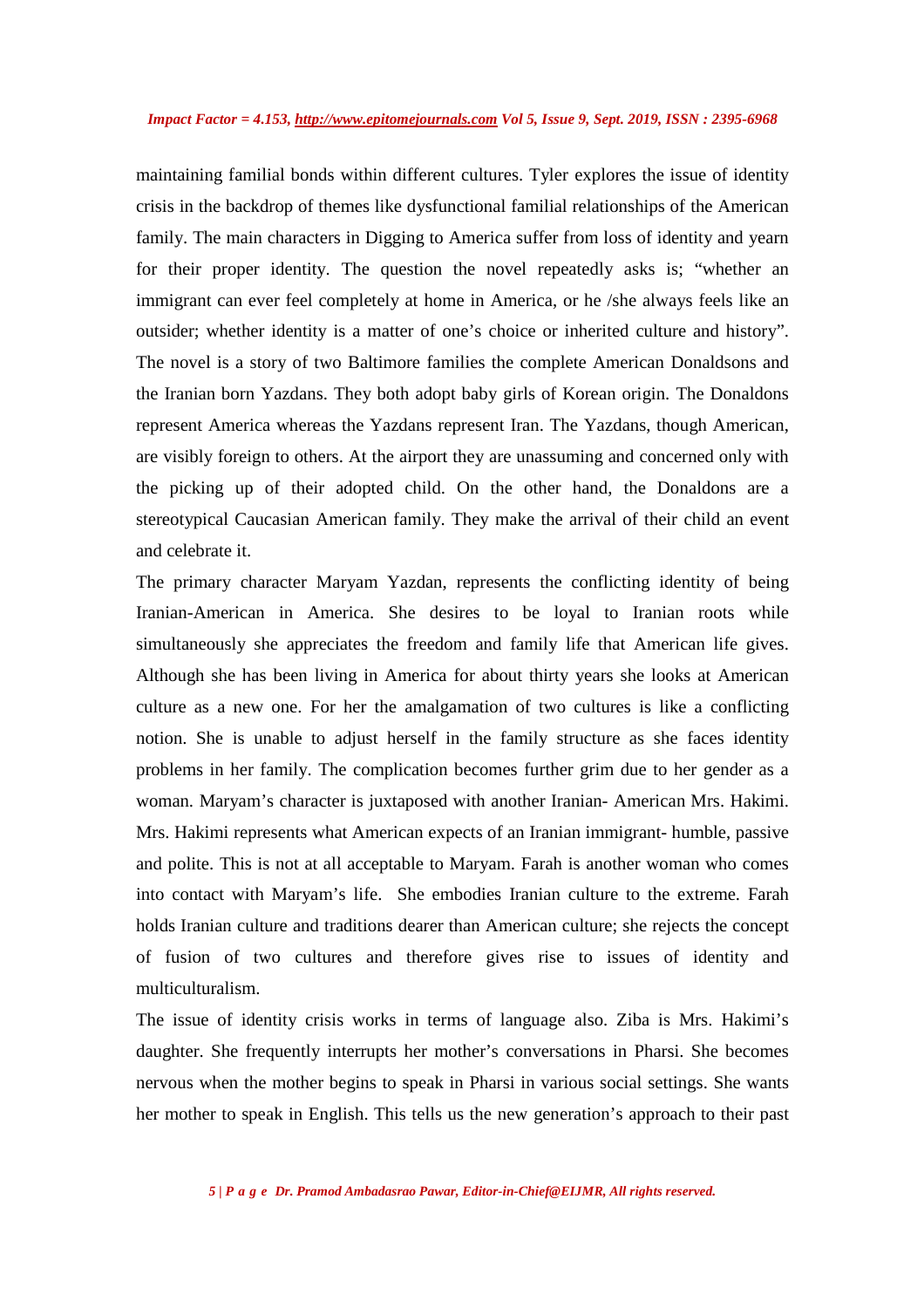cultures. Thus, the novel examines the perils as well as the promises of the American dream of a society that would be free from perplexity among the native-born Americans and the immigrants (Tyler.2005).

## **3.2 The Inheritance of Loss**

Kiran Desai is one of the most talented writers of her generation. She won the Man Booker"'s prize for her novel "The Inheritance of Loss". Desai was born on Sept 3, 1971 in New Delhi, India. She left Columbia University for several years to write her first novel, "Hullabaloo in the Guava Orchard". It received 1998 Betty Trask Prize from the British Society of Authors. After more than seven years of work, she published "The Inheritance of Loss. When she was about nine years old her family was shifted to Delhi. By the time she turned fourteen, the family moved to England. A year's later, they shifted to the United States. Kiran Desai completed her schooling in Massachusetts. She did her graduation from Hollins University and Columbia University. Her maiden novel, "The inheritance of loss" was published in the year 2006. It was an amazing piece of work for which Kiran received many accolades.

Kiran Desai's 2006 Booker Prize winning novel The Inheritance of Loss deals with the themes of "alienation, rootlessness, disillusionment and death". Man's life on earth has never been a bed of roses. It is full of sufferings, sorrows, pains and pangs. These sufferings are sometimes brought by fate and sometimes they come owing to ruthlessness and cruelty of other people with whom one come into contact during the course of one's life. The predicaments of an individual assume more serious dimensions when he/she is out of her home place/country or when he/she undergoes a cultural dislocation. The pains of life are also due to the ambition of man to achieve something beyond his reach. These realities of life are unfolded in a superb manner through a variety of stories in The Inheritance of Loss. The novel "manages to explore, with intimacy and insight, just about every contemporary international issue: globalization, multiculturalism, economic inequality, fundamentalism and terrorist violence." The central event of the novel is the life of Jemubhai Popatlal Patel, a retired judge. The stories of Lola-Noni sisters, Sai-Gyan affair and Biju's sojourn in America are parallel narratives that are woven around the main story. The events are mostly set in a place named Kalimpong at the foot of Himalayas in the northern province of West Bengal. Some more events are set in New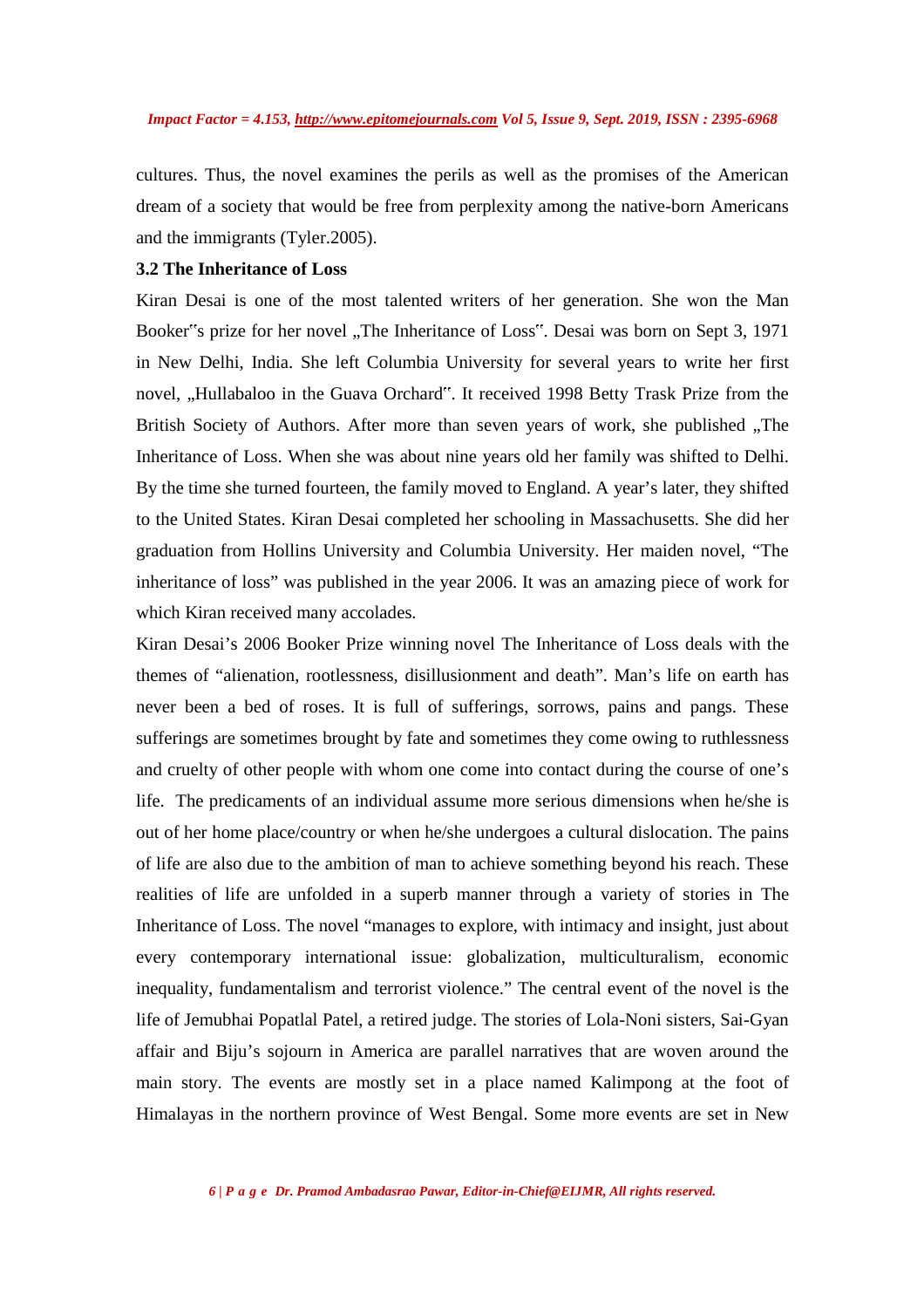York, America and England. The time covers the pre-independence period and immediate post-independence period in India.

Jemubhai is brought up in a village, Pilphi, in Gujarat. His worldly-wise father arranged Jemu's marriage with Bela, the daughter of a rich man, before Jemu sails to England to pursue ICS in England. Jemu comes back with an ICS and joins the British Govt. service as a judge in India. The process of cultural dislocation sets to work from the very beginning. Jemu throws away the packed food his mother gives to him when he sets out for England. Now westernized, Jemu fails to accept the traditions of his own country. He undergoes a superiority complex, therefore, others appear inferior and unacceptable to him. Instead of 'roti' he forms the habit of eating 'ham roll', 'Tuna fish soufflé' and 'khari biscuit pie' (Desai, 2006:17) He begins to dislike his rustic wife and now considers her "Just a county bumpkin" and "incredibly stupid". He says "she is unsuitable to be my wife" (Desai,2006:306) Therefore he harasses, tortures and finally abandons her. She gives birth to a girl-child. Her daughter is educated in a convent. She falls in love with one Mr. Mistry, they get married and have a daughter named Sai. Sai loses both her parents in Russia and comes to India, studies in a boarding school and finally reaches her only relative, her grandfather, Jemubhai who at that time spends his old age at Kalimpong with an only companion, Panna Lal, his cook. In the end we find him beating his cook, for his negligence in safe-guarding his dog Mutt which is lost. It is ironical that he feels the loss of the dog so deeply that he is unmoved at the loss of human relations. He stands nowhere and without any sense of belonging. What he inherits here is merely 'loss.'

For reasons like education, employment, trade, marriage and other political or economic motives, often, man moves away from his location to other places and encounters other peoples and cultures. Very often his dreams of finding a congenial atmosphere in the form of ideal and perfect human beings are shattered. Most of the times, he finds the world around him selfish, cunning, deceptive and exploitative. Therefore, he is caught in no places and in the state of unbelonging. Desai's The Inheritance of Loss, though in fictional terms, puts these realities on record.

## **CONCLUSION**

To sum up, searching for own identity is one of the important issues that newly freed nations from colonial authority obsessed with. Different perspectives and arguments

*7 | P a g e Dr. Pramod Ambadasrao Pawar, Editor-in-Chief@EIJMR, All rights reserved.*